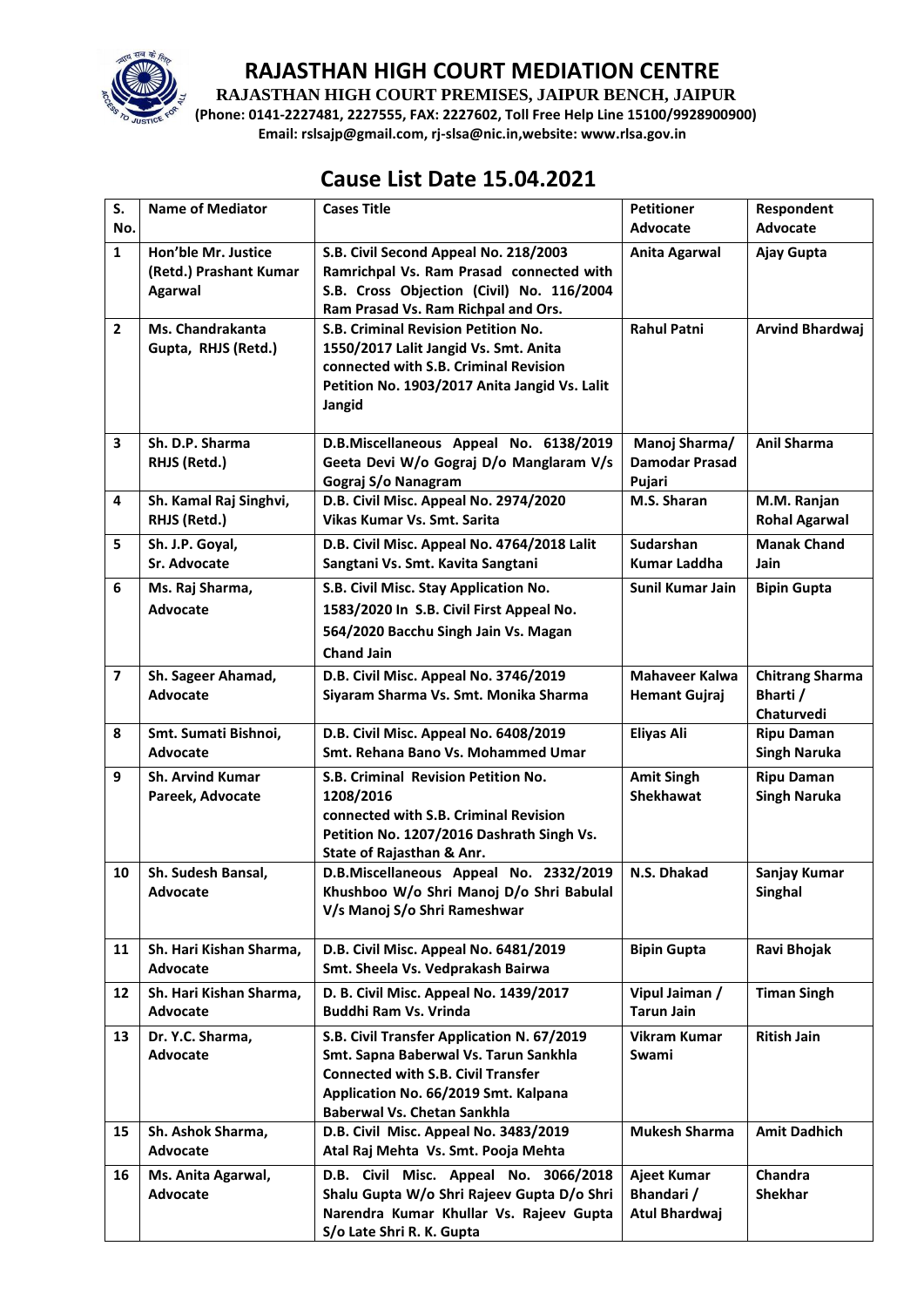

**RAJASTHAN HIGH COURT PREMISES, JAIPUR BENCH, JAIPUR**

**(Phone: 0141-2227481, 2227555, FAX: 2227602, Toll Free Help Line 15100/9928900900) Email: rslsajp@gmail.com, rj-slsa@nic.in,website: www.rlsa.gov.in**

| 17 | Sh. Ajay Kumar Bajpai, | D.B. Civil Misc. Appeal No. 712/2015           | T. C. Vyas              | Anshuman             |
|----|------------------------|------------------------------------------------|-------------------------|----------------------|
|    | Advocate               | Maya Lakhera Vs. Kanhaiya<br>Lal<br>Smt.       |                         | Saxena /             |
|    |                        | Lakshkar                                       |                         | G. P. Kumawat        |
| 18 | Sh. Ashwani Chobisa,   | D.B. Civil Misc. Appeal No. 4328/2019          | <b>Rahul Agarwal</b>    | <b>Mukesh Sharma</b> |
|    | Advocate               |                                                |                         |                      |
|    |                        | Smt. Chitrangi Vs. Ayush Dwivedi               |                         |                      |
| 19 | Ms. Archana Mantri.    | S.B. Civil First Appeal No. 58/2020            | <b>Sudesh Bansal</b>    | <b>Ram Singh</b>     |
|    | Advocate               | Navratan Lal Vs. Smt. Kaushalya                |                         | Gurjar               |
|    |                        |                                                |                         | <b>Mamoon Khalid</b> |
| 20 |                        | PIM Application No. 33/2021                    | <b>Prateek Kasliwal</b> |                      |
|    |                        | M/s Jaipur Polymers Pvt. Ltd. Vs. M/s          |                         |                      |
|    |                        | Cosmic Export Solution (I) Pvt. Ltd. & Anr.    |                         |                      |
| 21 |                        | PIM Application No. 04/2021                    | <b>Nikhil Purohit</b>   | Satyasheel           |
|    |                        | M/s Aksh Optifibre Limited Vs. M/s             |                         | Pathak               |
|    |                        | Stacktronic Pedia Private Limited & Anr.       |                         |                      |
| 22 |                        | PIM Application No. 50/2021                    | Rajesh Kumar            |                      |
|    |                        | Raijada Industries Private Limited Vs. Soft    | <b>Sharma</b>           |                      |
|    |                        | <b>Touch Fabric Private Limited &amp; Anr.</b> |                         |                      |
| 23 |                        | PIM Application No. 67/2021                    | Prashant                |                      |
|    |                        | Canara Bank Vs. M/s Suraj Enterprises &        | Sharma                  |                      |
|    |                        |                                                |                         |                      |
|    |                        | Anr.                                           |                         |                      |
| 24 |                        | PIM Application No. 70/2021                    | Prashant                |                      |
|    |                        | Canara Bank Vs. M/s Jai Ambey Collection       | <b>Sharma</b>           |                      |
| 25 |                        | PIM Application No. 69/2021                    | Prashant                |                      |
|    |                        | Canara Bank Vs. M/s Suman Motors & Anr.        | <b>Sharma</b>           |                      |
| 26 |                        | PIM Application No. 68/2021                    | Prashant                |                      |
|    |                        | Canara Bank Vs. Vijay Kumar & Anr.             | <b>Sharma</b>           |                      |
|    |                        |                                                |                         |                      |
| 27 |                        | PIM Application No. 61/2021                    | <b>Dinesh Garg</b>      |                      |
|    |                        | Punjab & Sind Bank Vs. Smt. Savita Bhatia &    |                         |                      |
|    |                        | Anr.                                           |                         |                      |

**Learned Advocates are requested to get such matters referred to Mediation Centre, which in their opinion can be mutually settled by the parties on persuasion by trained Mediators, especially the matters arising out of matrimonial/ family disputes – divorce petitions, maintenance, custody of children, suit for injunction and/or declaration, partition, specific performance, recovery of possession, money suits, disputes between the landlord and tenant, Negotiable Instruments Act, Company matters and the matters of like nature. Learned Advocates may also provide the list of such cases to the Registrar (Judicial) Hon'ble Rajasthan High Court, Bench at Jaipur.** 

**By Order** 

 **Special Secretary (Mediation & Arbitration) Rajasthan State Legal Services Authority Jaipur**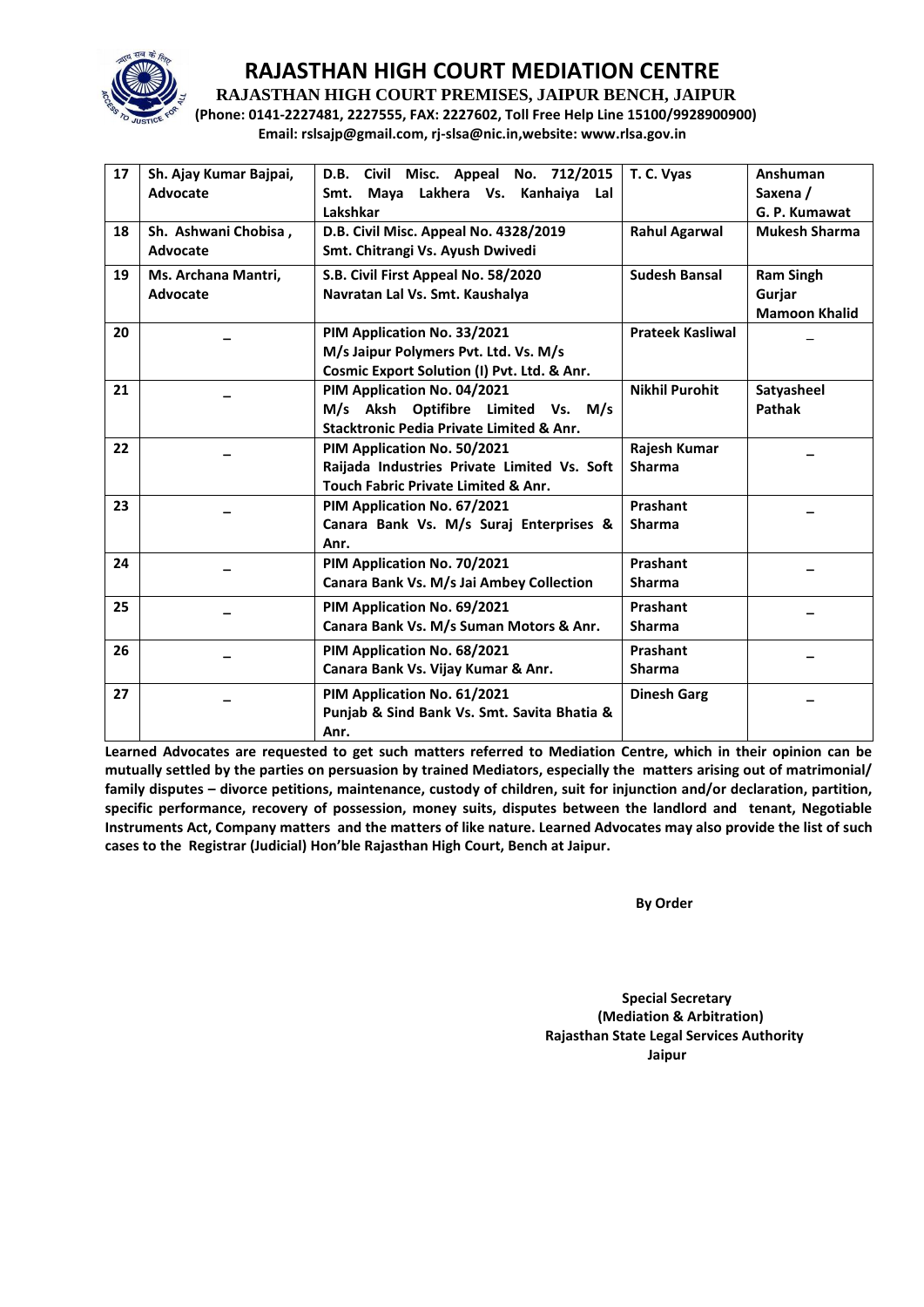

**RAJASTHAN HIGH COURT PREMISES, JAIPUR BENCH, JAIPUR**

**(Phone: 0141-2227481, 2227555, FAX: 2227602, Toll Free Help Line 15100/9928900900) Email: rslsajp@gmail.com, rj-slsa@nic.in,website: www.rlsa.gov.in**

# **Cause List Date 16.04.2021**

| S.                      | <b>Name of Mediator</b>                                    | <b>Cases Title</b>                                                                                                                                               | <b>Petitioner</b>                                      | Respondent                                                |
|-------------------------|------------------------------------------------------------|------------------------------------------------------------------------------------------------------------------------------------------------------------------|--------------------------------------------------------|-----------------------------------------------------------|
| No.                     |                                                            |                                                                                                                                                                  | <b>Advocate</b>                                        | <b>Advocate</b>                                           |
| $\mathbf{1}$            | Hon'ble Mr. Justice<br>(Retd.) Prashant Kumar<br>Agarwal   | PIM Application No. 158/2020<br>Bank of India Vs. M/s Om Saheb Enterprises                                                                                       | Ajay Shukla                                            | <b>Nirmal Kumar</b>                                       |
| $\overline{2}$          | Hon'ble Mr. Justice<br>(Retd.) Prashant Kumar<br>Agarwal   | PIM Application No. 86/2020 Pelikan Dossier<br>Pvt. Ltd. Vs. Autolite (India) Ltd. & Anr.                                                                        | <b>Anand Sharma</b>                                    | <b>Virendra Singh</b><br>Rathore                          |
| 3                       | <b>Hon'ble Mr Justice</b><br>(Retd.) J.K. Ranka            | D.B. Civil Miscellaneous Appeal No.<br>1598/2020 Dinesh Sharma Vs. Smt. Gargi<br><b>Sharma</b>                                                                   | Anita Agarwal/<br><b>Hemang</b><br><b>Kumawat</b>      | <b>Govind Rawat</b>                                       |
| $\overline{\mathbf{4}}$ | <b>Hon'ble Mr Justice</b><br>(Retd.) J.K. Ranka            | D.B. Civil Misc. Appeal No. 2047/2019 and<br>1197/2019 Anshul Sethi Vs. Smt. Neha<br><b>Bhatnagar</b>                                                            | Rameshwar<br><b>Prasad Vijay</b>                       | Swapnil Singh/<br>Nalin G. Narain                         |
| 5                       | <b>Hon'ble Mr Justice</b><br>(Retd.) J.K. Ranka            | PIM Application No. 144/2020<br>Shri Vaibhav Meta Cast Private Limited Vs.<br>Shaardatech Machine Industries Pvt. Ltd.                                           | <b>Anand Sharma</b>                                    | Sanjeev Kumar                                             |
| 6                       | Hon'ble Mr. Justice<br>(Retd.) J.K. Ranka                  | PIM Application No. 22/2020 M/s Majbat<br>Tea Estate Ltd. Vs. State of Rajasthan & Ors.                                                                          | Dr. P.C. Jain                                          | Lokesh Gaur /<br>Prashant<br>Vasistha                     |
| $\overline{\mathbf{z}}$ | Hon'bleMr. Justice<br>(Retd.) J.K. Ranka                   | D.B. Civil Misc. Appeal No. 3249/2019 Neetu<br>Rajora Vs. Rajesh Pahadia                                                                                         | S.S. Rathore                                           | <b>Ankit Agarwal</b>                                      |
| 8                       | Sh Gyan Prakash<br>Pandey, RHJS (Retd.)                    | D.B. Civil Misc. Appeal No. 1131/2020<br>Narendra Singh Vs. Smt. Pinki @<br>Jaya<br>Kanwar                                                                       | Hanuman<br>Choudhary                                   | <b>Krishan Pratap</b><br>Singh                            |
| 9                       | Sh Gyan Prakash<br>Pandey, RHJS (Retd.)                    | D.B. Civil Misc. Appeal No. 1876/2020<br><b>Babita Vs. Vikash</b>                                                                                                | <b>Arun Singh</b><br><b>Shekhawat</b>                  | <b>Dhoop Singh</b><br>Poonia                              |
| 10                      | Dr. Rekha Rathi,<br>Psychologist cum<br><b>Counserlors</b> | S.B. Civil Transfer Application No. 253/2019<br>Smt. Rekha Gothwal Vs. Kamlesh Kumar                                                                             | <b>Brahm Prakash</b><br><b>Sandeep Singh</b><br>Nirwan | <b>Intzar Ali</b>                                         |
| 11                      | Sh. Pankaj Gupta,<br>Advocate                              | D.B. Civil Misc. (Matrimonial) Appeal No.<br>3639/2019 Connected with 3545/2019<br>Siddhant Sharma Vs Tanu Sharma                                                | <b>Sandeep Pathak</b><br>Sonia Shandilya               | Shovit Jhajharia                                          |
| 12                      | Sh. J.P. Gupta Advocate                                    | S.B. Criminal Misc. Petition No. 2816/2019<br><b>Upendra Vs. State of Rajasthan</b>                                                                              | <b>Tarun Jain</b>                                      | Rajesh<br>Choudhary                                       |
| 13                      | Sh. J.P. Gupta, Advocate                                   | S.B. Criminal Misc. Petition No. 404/2020<br>Laxmikant Vs. State of Rajasthan                                                                                    | V.K. Sharma                                            | P.S. Tomar                                                |
| 14                      | Ms. Archana Mantri,<br>Advocate                            | D.B. Civil Misc. Appeal No. 6484/2019<br>MadhuGautamVs Amit Sharma                                                                                               | Liyakat Ali                                            | Ganesh Gupta/<br><b>Shailesh Prakash</b><br><b>Sharma</b> |
| 15                      | Sh. S.P. Mathur,<br>Advocate                               | S.B. Civil Transfer Application No. 63/2020<br>Smt. Rashida Vs. Mohammad Shakeel<br><b>Chauhan connected with S.B. Civil Transfer</b><br>Application No. 46/2020 | Satyam<br>Khandelwal                                   | <b>Tapeshwar Pal</b><br><b>Singh Parmar</b>               |
| 16                      | Sh. S.P. Mathur,<br>Advocate                               | D.B. Civil Misc. Appeal No. 1026/2020<br>Rahul Vs. Jyotsna Sharma                                                                                                | Rajnesh Gupta                                          | Jagdish Nagar                                             |
| 17                      | <b>Sh. Satish Kumar</b><br>Awasthi, Advocate               | <b>Criminal</b><br><b>Revision</b><br><b>Petition</b><br>S.B.<br>No.<br>2603/2019 Anil Vs. Vandana Yadav @ rachna                                                | Anshuman<br><b>Saxena</b>                              | <b>Anil Kumar</b><br>Yadav                                |
| 18                      | <b>Sh. Harish Kumar</b><br>Tripathi, Advocate              | S.B. Criminal Appeal No. 2403/2019<br>Munendra S/o Rambharosi & Ors. Vs. State<br>of Rajasthan & anr.                                                            | Rajneesh Gupta                                         | <b>Poonam Chand</b><br><b>Bhandari</b>                    |